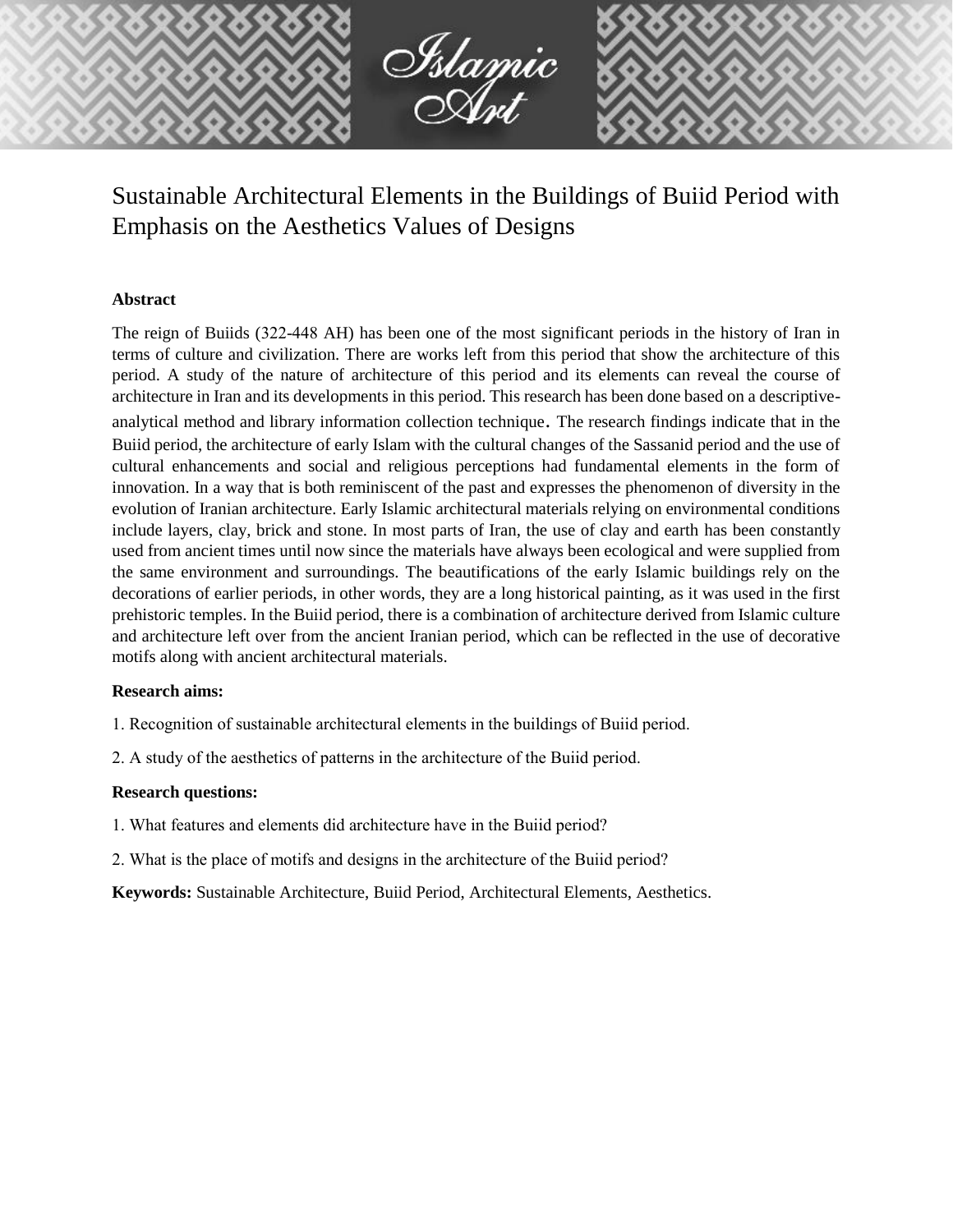### **Introduction**

Architecture is one of the most important branches of art in human civilization, which has attracted the attention of many human societies since the first millennia. Over time, efforts have been made to develop and expand it. Architecture is not just a building, but a thought. With the advent of Islam in the Arabian Peninsula, a special and unique style entered the field of architecture, which has been effective and influential in the face of neighboring cultures, so it can be said that along the spread of Islam, architecture and art have the same shape and color. It became religious and widely associated with the religious ideas of architects in the borders of Islamic Iran. This effect is specifically seen in the construction of Islamic buildings. The integration of the features and elements of Iranian architecture with Islamic in architecture in the first centuries of Islam has led to the stability of a number of such works. Therefore, recognizing the elements of sustainable architecture in this period is important. Achieving a comprehensive phenomenology about the stable elements used in the architecture of buildings from the first to the fifth century AH, which leads to creating a source for identifying and introducing the architectural works of this period. Since a large part of the art of Islamic architecture is related to the first five centuries of Islam, any subject that somehow provides information in this field is imperative because these works, in addition to a volume of research included in the field of phenomenology, they also have special techniques of decoration that make them unique.

A review of the researches and studies related to the subject of the present research shows that the researches in this field have paid attention to the phenomenon of architecture in the Islamic period from different aspects. Rice (2014) in a book entitled "Islamic Art", Noor al-Rifa'i (2015) in a book entitled "History of Art in Islamic Lands" Mohammad Yousef Kiani (1398) in a book entitled "Architecture of Iran in the Islamic period" respectively Study: How the formation and growth of medieval architectural heritage; Islamic architecture, painting and pottery have divided Islamic arts and under each title, the changes and developments and works of each field of art in the periods of Islamic history are regularly reviewed and expressed, and finally the architecture of mosques, tombs, schools, Hosseiniyahs, Takayas, mosques, forts, stairs, reservoirs, baths, caravanserais, palaces, minarets and then the formation of Islamic architecture in Iran; Arcs in Islamic architecture; Domes in Islamic architecture; Architects, masters of the Islamic era, artists of the Islamic era. Examining the background of studies conducted on the building, it seems that most researchers have focused on decorations from the perspective of more prominent patterns and have expressed the quality of patterns and their analysis. Therefore, there is a research gap in the field of phenomenology that this research can be useful in obtaining more comprehensive information. The present research has been done by descriptive and analytical method and relying on library data and field observations.

## **Conclusion**

The study of a number of the works and buildings left over from the architecture of the Buiid period indicates the nature of the architecture of this historical period. During the Buiid period, which can be said to be an important stage in the history of Iranian art and culture, many buildings were created due to the interest and support of the Buiid rulers. Due to the fact that the Buiid dynast was a Muslim and a Shiite monarchy, the most important architectural features in this historical period were mosques. Examining the constituent elements of mosque architecture presented that a number of its components are derived from Iranian culture and architecture and some are derived from Islamic culture and its specific requirements. Remains from the fourth century AH, which can be seen today in some Iranian provinces such as Isfahan and Fars, designate the strength of this building. From the aesthetic point of view, the use of herbal, Islamic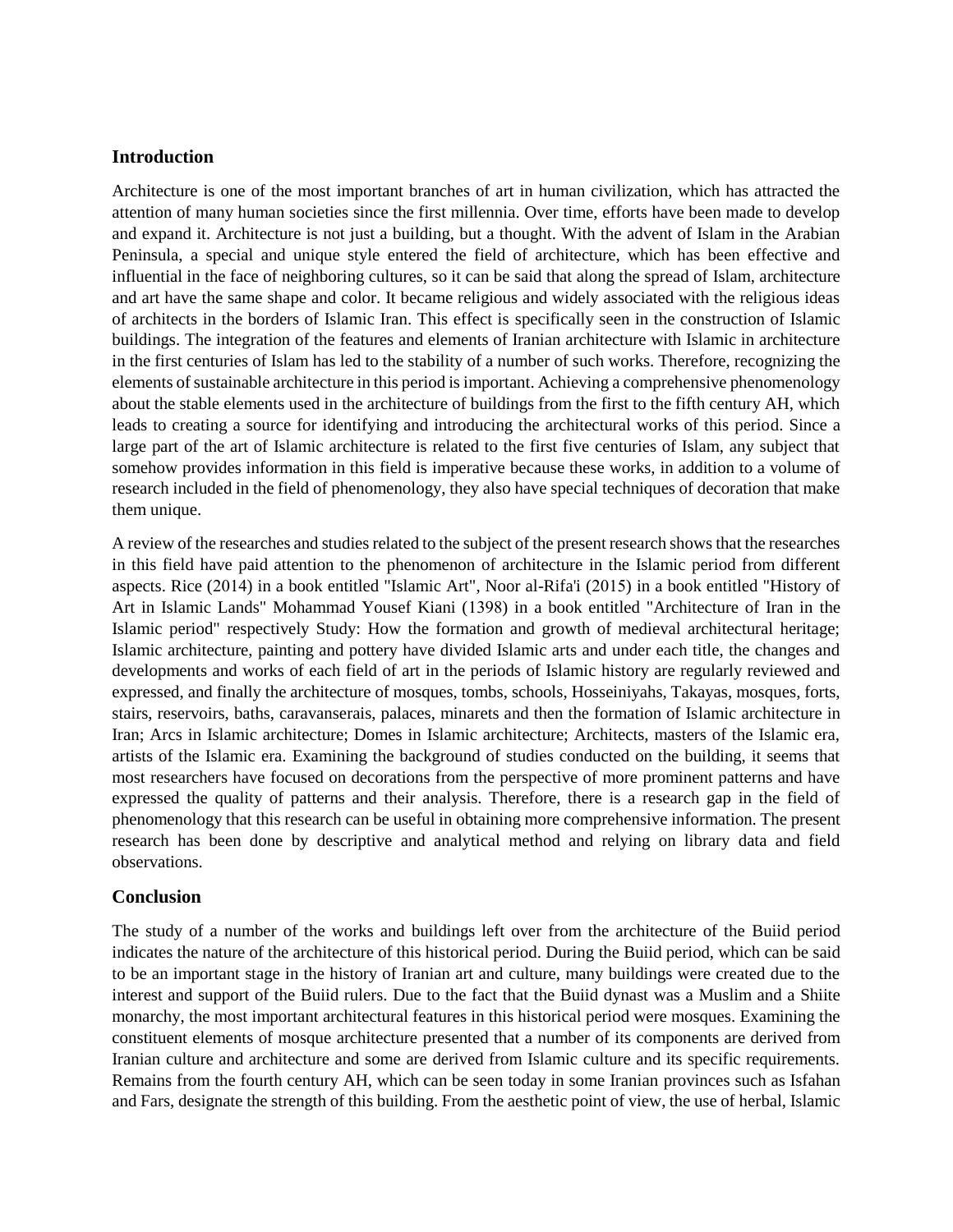and geometric patterns is one of the characteristics of this period, which is undoubtedly the architectural heritage of the ancient period, particularly the Sassanid period. With this change, the elegance of the motifs in the works of the Buiid period originated from Islamic culture. The obvious manifestation is the inscriptions on which the names of God or the verses of the Qur'an are engraved and occasionally is seen in the altars, porches and arches of the entrance or interior and dazzles the eyes of every viewer. Slowly the use of domes, porches and courtyards is undoubtedly taken from ancient architecture. Architecture, part of which has been extended to the Islamic period due to its geographical location and material requirements or the interests of the kings. The remaining plasterwork from the architecture of the Buiid period is a clear manifestation of the continuity of an element of the architecture of the ancient period. In this period, plastering and decorating the exterior with bricks has given a distinct feature and beauty to the architecture of this period, and this issue has created a unique nature for the architecture of the Buiid period. With these interpretations, it should be said that in the issue of architectural phenomenology in any historical period, the recognition of cultural, geographical and political elements bestows an imperative role.

# **References**

Elhami, Davood (1379), "Cultural flourishing in the era of the alphabet", Journal of Philosophy and Theology Lessons from the School of Islam, No. 10, pp. 32-21. [In Persian]

Azami, Zahra, Sheikh Al-Hakmaei, Mohammad Ali, Sheikh Al-Hakmaei, Taher (2013), "Comparative study of plant motifs of Ctesiphon Palace with the first mosques in Iran", Quarterly Journal of Visual Arts, No. 56, pp. 24-15. [In Persian]

Ansari, Jamal (1365), "The bed of the Sassanid era and its impact on Islamic art", Art Quarterly, No. 13, pp. 373-318. [In Persian]

Imanpour, Mohammad Taghi, Yahyaei, Ali, Jahan, Zahra (2013), "Reflection of Sassanid art and thought in the art of the alphabet: the art of architecture and metalworking", History of Iran after Islam, No. 5, pp. 53-21. [In Persian]

Bahmanyar, Ahmad (2004), Sahib Ibn Ebad, The Effort of Mohammad Ibrahim Bastani Parizi, Tehran: Tehran Publications. [In Persian]

Parvaresh, Marzieh, Farahmand Boroujeni, Hamid, Lari, Maryam (2015), "Study of the inscriptions of the Nain Grand Mosque", Quarterly Journal of Islamic Art Studies, Volume 11, Number 23, pp. 86-75. [In Persian]

Pope, Arthur (2003), Iranian Architecture, translated by Gholam Hossein Sadri Afshar, Tehran: Akhtaran. [In Persian]

Pirnia, Mohammad Karim (1964), Iranian Architectural Methods, Tehran: Islamic Art Publications. [In Persian]

Pirnia, Mohammad Karim (2003), Stylistics in Iranian Architecture, edited by Gholam Hossein Memarian, Tehran: Pajouhandeh Publications. [In Persian]

Tajvidi, Akbar (1345), "The contribution of Iranian architecture in the emergence of Islamic architecture in the early centuries AH", Art and People, No. 47, pp. 8-2. [In Persian]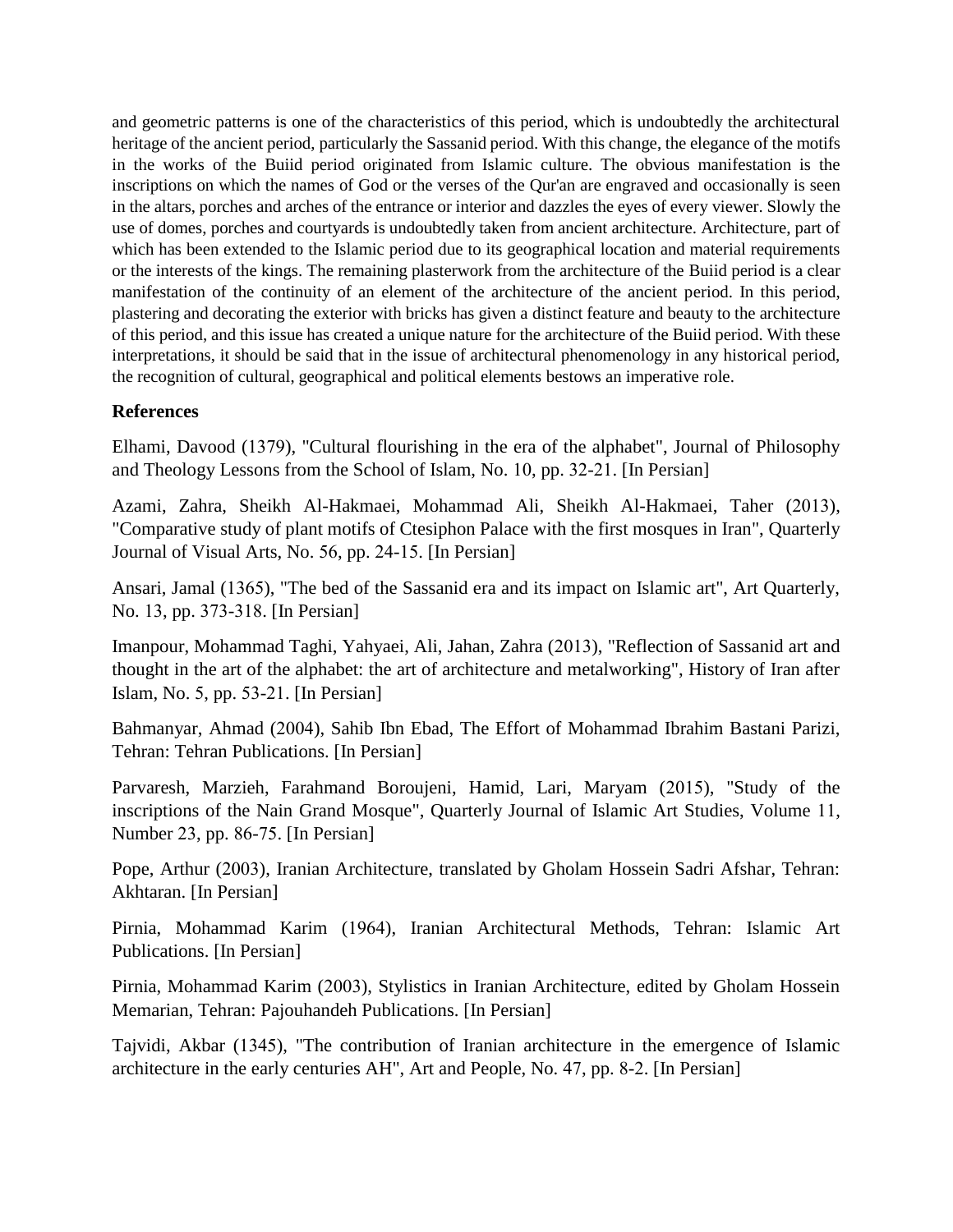Taghvinejad, Bahareh, Moazani, Maryam (2016), A Study on Plant and Geometric Arrays of the Altar of the Neiriz Mosque, Quarterly Journal of Islamic Art Painting, No. 15, pp. 88-76. [In Persian]

Rahimi Ariaei, Afrooz, Valibig, Nima, Mahmoudabadi, Seyed Asghar (1398), "Typical typology of Mehri banding ornaments in mosques attributed to the Albuyeh period to the Ilkhans in Isfahan province", Nagareh Quarterly, No. 49, p. 69 -55. [In Persian]

Rasouli, Houshang (2005), History and Architectural Methods of Iran, Fourth Edition, Tehran: Pashtun Publications. [In Persian]

Roygar, Mohammad (2009), Fars in the period of Albuyeh, Avand, Andisheh: Shiraz. [In Persian]

Zamani, Abbas (2535), The Impact of Sassanid Art on Islamic Art, Tehran: Ministry of Culture and Arts. [In Persian]

Zakeri, Seyed Mohammad Hossein, Memarian, Gholam Hossein (2005), "The Great Mosque of Neyriz", Fine Arts, No. 24, pp. 71-63. [In Persian]

Khansari, Sheida, Naghizadeh, Mohammad (2014), A Comparative Survey of Arrays in Varamin and Nain Mosques", Nagreh Scientific Research Quarterly, No. 29, pp. 62-45. [In Persian]

Kahan, Claude (1383), "Alboyee", translated by Ali Bahranipoor, The Growth of History Education, No. 15, pp. 37-30. [In Persian]

Kahan, Claude, Kabir, Faizullah (2005), Buheyan, Translator: Yaghoub Azhand, Tehran: Molly Publications. [In Persian]

Kramer, Joule (1996), Cultural Revival in the Alphabet Age: Humanism in the Islamic Renaissance, translated by Mohammad Saeed Hanaei Kashani, Tehran: University Publishing Center Publications. [In Persian]

Kiani, Mohammad Yousef (1997), Decorations related to Islamic architecture, Tehran: Cultural Heritage Organization Publications. [In Persian]

Alian, Alamdar, Sarafraz, Ali Akbar, Javadi, Shohreh (2012), "The motifs of Jarjir gate and its influence on Sassanid art", Bagh Nazar Quarterly, No. 22, pp. 10-3. [In Persian]

Mafrokhi, Mofazl Ibn Saad (2006), The Benefits of Isfahan, by Iqbal Ashtiani, translated by Hossein Abi Reza Alavi-Aavi, Isfahan: Isfahan Municipality Cultural and Entertainment Organization Publications. [In Persian]

Mostafavi, Mohammad Taghi (2003), Pars Climate, Tehran: Publications of the Association of Cultural Works and Honors. [In Persian]

Mollazadeh, Kazem, Mohammadi, Maryam (2000), Encyclopedia of Iranian Historical Monuments in the Islamic Period, Volume 3, Tehran: Hozeh Honari Publications. [In Persian]

Memarian, Gholam Hossein (2005), A Look at the Theoretical Foundations of Architecture, Tehran: Soroush Publications. [In Persian]